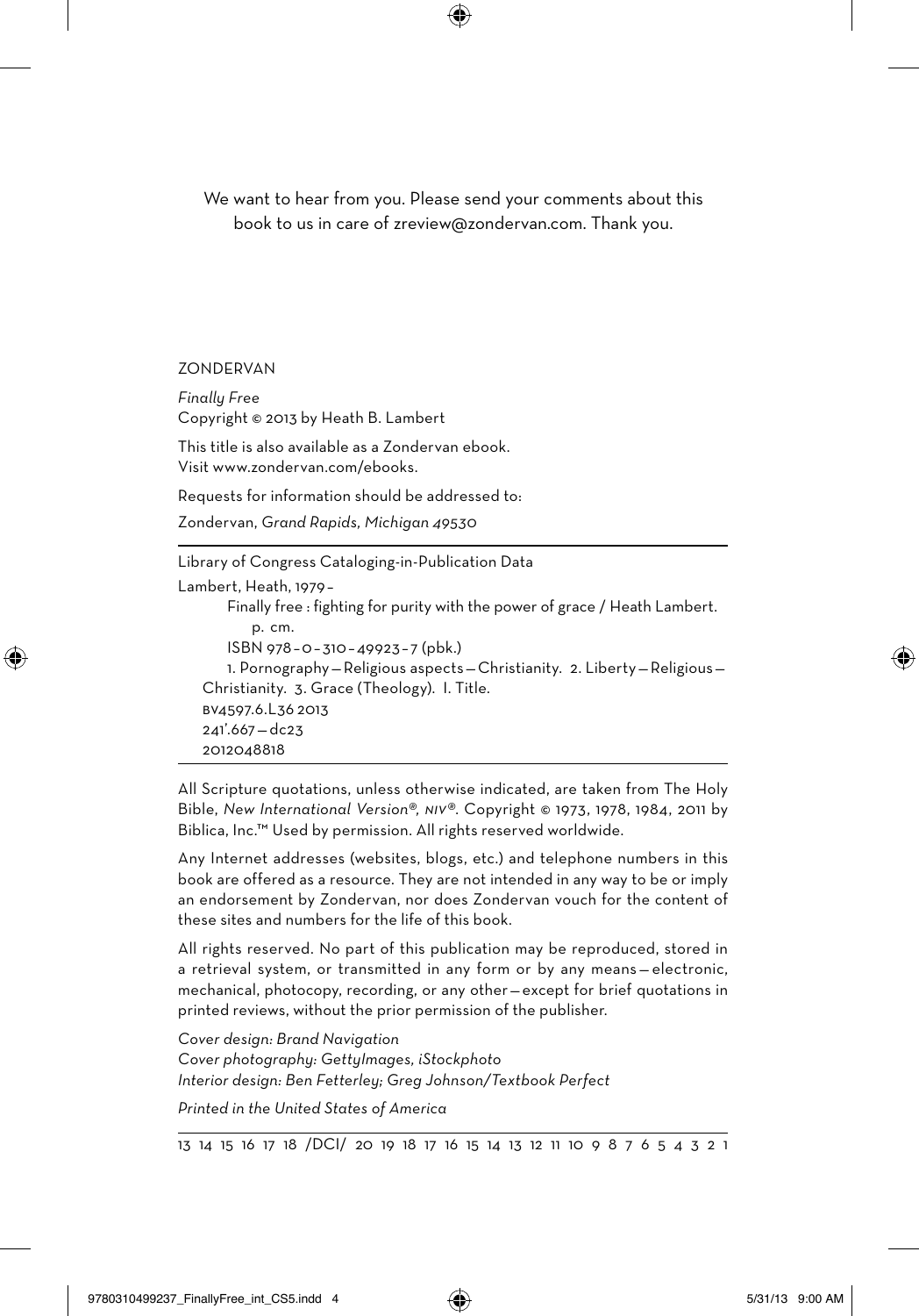## **Contents**

| <b>CHAPTER 1</b>  | Grace as the Foundation in the Fight                                          |
|-------------------|-------------------------------------------------------------------------------|
| <b>CHAPTER 2</b>  | Using Sorrow to Fight Pornography 31                                          |
| <b>CHAPTER 3</b>  | Using Accountability to Fight Pornography45                                   |
| <b>CHAPTER 4</b>  | Using Radical Measures to Fight Pornography 59                                |
| <b>CHAPTER 5</b>  | Using Confession to Fight Pornography 75                                      |
| <b>CHAPTER 6</b>  | <b>Using Your Spouse (or Your Singleness)</b><br>to Fight Pornography89       |
| <b>CHAPTER 7</b>  | Using Humility to Fight Pornography107                                        |
| <b>CHAPTER 8</b>  | Using Gratitude to Fight Pornography121                                       |
| <b>CHAPTER 9</b>  | <b>Using a Dynamic Relationship with Jesus</b><br>to Fight Pornography135     |
| <b>CONCLUSION</b> | A Call to Holiness and Hope151                                                |
| <b>APPENDIX</b>   | <b>Help for Families and Friends of</b><br>Men Struggling with Pornography161 |
|                   |                                                                               |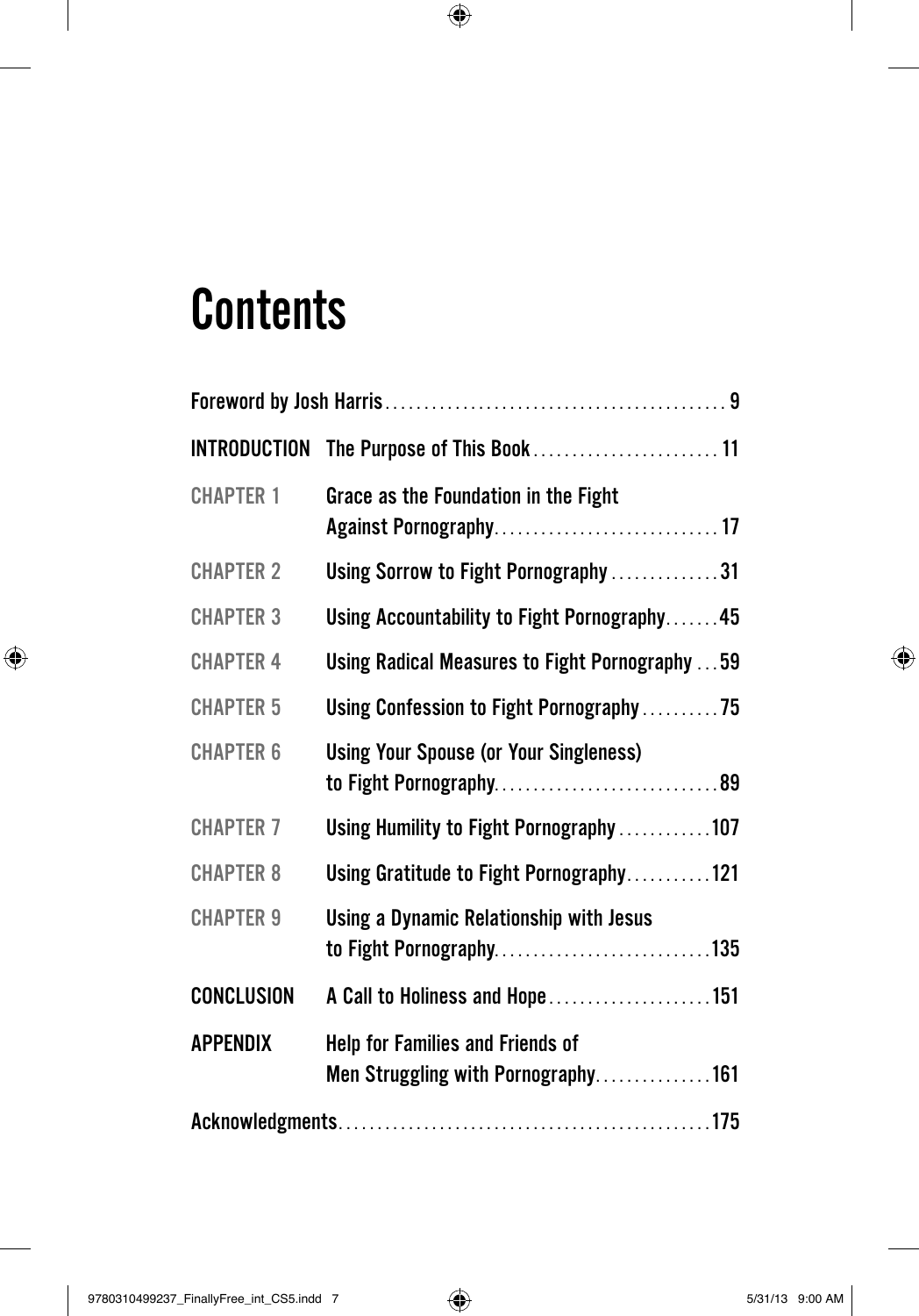### Foreword

Picture your life as a room.

Beautiful hardwood floors are swept clean. Sunlight streams through windows. Photos of family and friends hang on the walls. The furniture is arranged just how you want it for maximum usefulness and comfort. The room is peaceful. It's just right.

But in a corner hidden by shadows, in a tiny crack between two floorboards, a small, ugly weed has sprouted.

The weed represents pornography.

It's so small. It's easy to hide. You can cover it with a rug or chair. You can ignore it and downplay its significance. There are so many other good and beautiful things to enjoy in the room of your life.

But the weed grows … and grows.

Its thorny, twisted vines steadily spread across the floor and climb the walls. They wrap themselves around tables and chairs. They even grow over the windows—blocking out the sunlight. Now no part of your room is untouched. Everywhere you turn, the weed has invaded and is choking out life. You feel like a prisoner.

I don't know how big a problem pornography is for you. Maybe this weed has overtaken your life. Or maybe it's just beginning to grow. If you're like many people, you've tried to uproot it with little success.

The problem is that too many of us use ineffective tools. Picture that tough, thorn-covered weed. And then imagine yourself trying to dislodge it with a plastic fork. A toothpick. A flimsy straw. These are the kinds of useless tools we're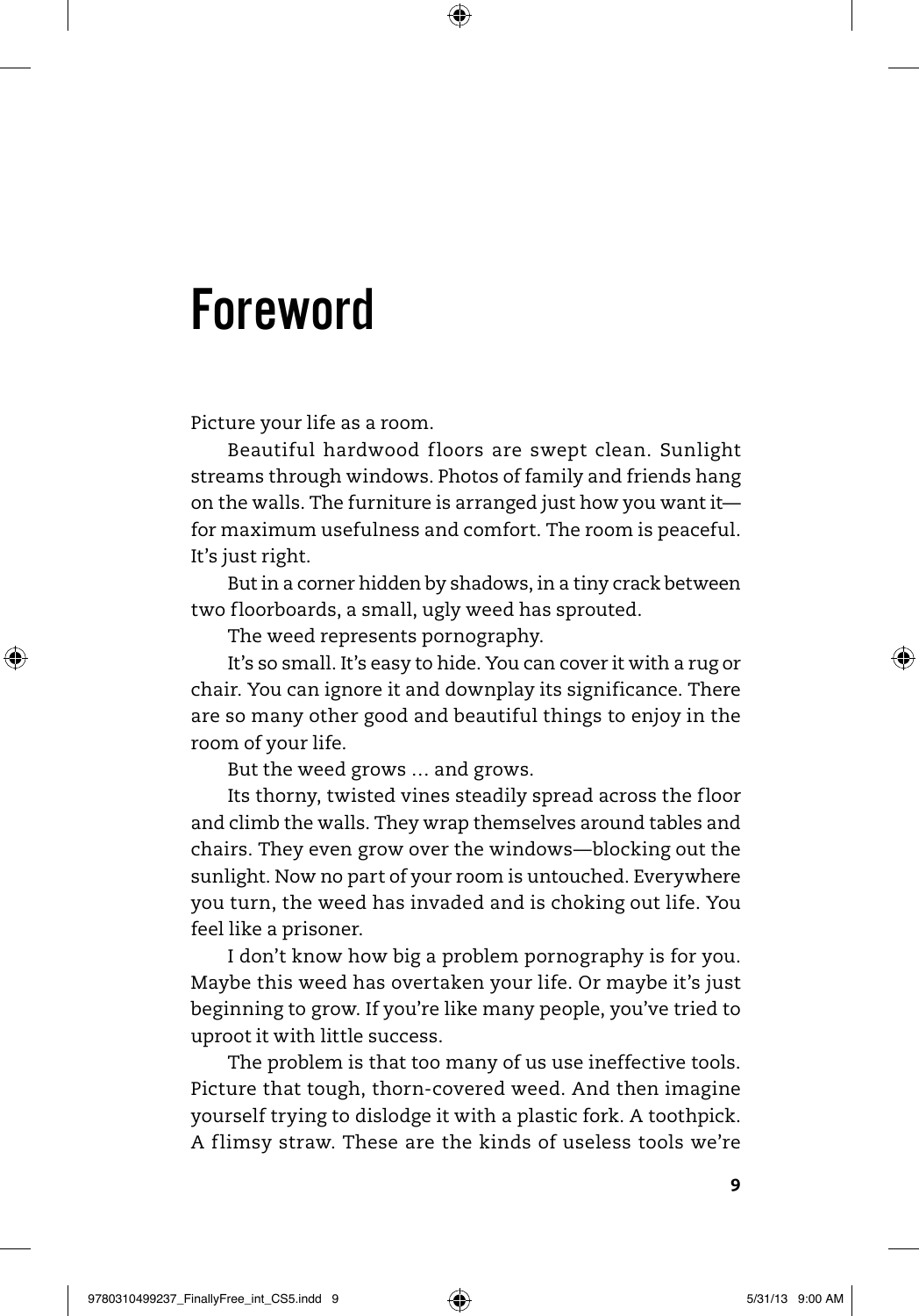working with when we try to change deeply rooted habits with mere willpower, personal resolutions, and self-centered, worldly sorrow.

We need better tools.

And that's what *Finally Free* is all about. Using simple, nononsense language, Heath Lambert walks into the pornographydefiled room of your life with a huge box of tools. He gives you gloves. He gives you shears. He gives you a shovel. He hands you an ax. He pulls out a blowtorch!

The reason these tools Heath shares are so effective is that they're thoroughly biblical and sharpened by grace. Heath doesn't just call you to action; he calls you to grace-motivated, Spirit-empowered action. I've read many books on sexual purity (I've even written one myself), but this one is at the top of my list of favorites. I found myself praying as I read it that God would use it in the lives of millions of men and women who are right now enslaved to pornography.

The best thing about this book is that as you read it, your preoccupation won't primarily be the ugliness of the weed you need to kill—or even the effectiveness of the tools it will teach you to use. Page by page, you'll become more and more aware that Someone is with you in this fight.

*Finally Free* will help you grow in your awareness of the presence and power of Jesus Christ, the Redeemer—the One who promised to never leave you, the One whose death and resurrection for you has broken the power of canceled sin. It's your union with Jesus—his life in you—that is your hope.

So take up these tools with faith. Jesus is with you.

That weed is going to die.

Joshua Harris, lead pastor of Covenant Life Church, Gaithersburg, Maryland, and author of *Humble Orthodoxy: Holding the Truth High without Putting People Down*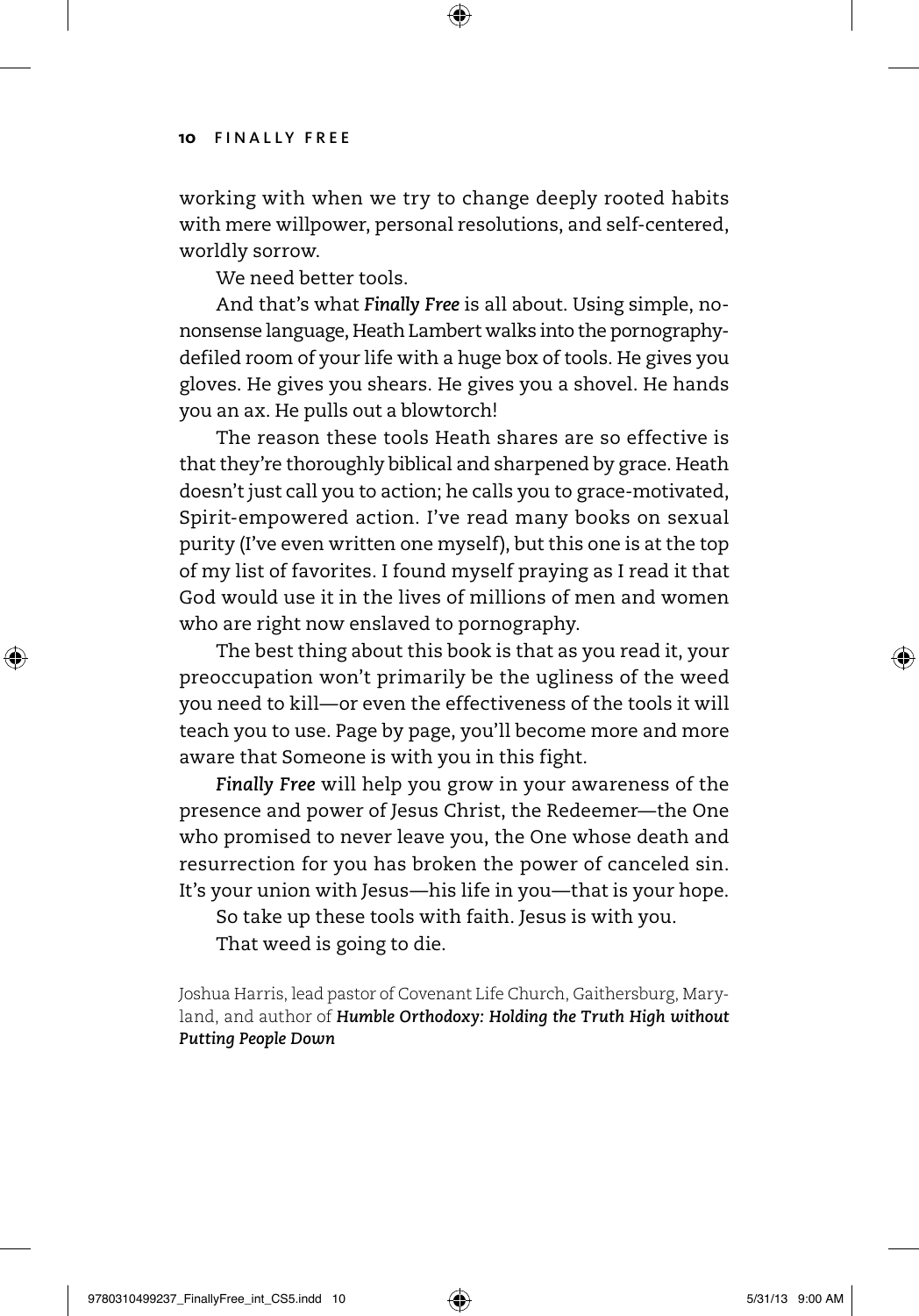### INTRODUCTION: The Purpose of This Book

This book is not about pornography. You can find countless books *about* pornography. They include detailed information about the pornography industry — how many movies are made, what kinds of movies are made, how many people are involved, how much money is spent, and how many Internet sites are devoted to it. In this book, you will not find any information about the pornography industry.

Other books *about* pornography include long discussions about the damage pornography does — the layers of damage done to actors, the moral erosion within societies that embrace it, the physical and spiritual harm done to viewers, the carnage inflicted on marriages, the pain that afflicts the children and parents of consumers, and the incredible difficulty of defeating its temptations. This book is not about the catastrophic effects of pornography.

Other books *about* pornography spend a lot of time telling people how to think about pornography — how it is bad, how it stands in opposition to the kingdom of Jesus, how it goes against committed marital love, how it impedes ministry productivity, and how it harms one's Christian witness. It is not the purpose of this book to rewire your brain when it comes to pornography.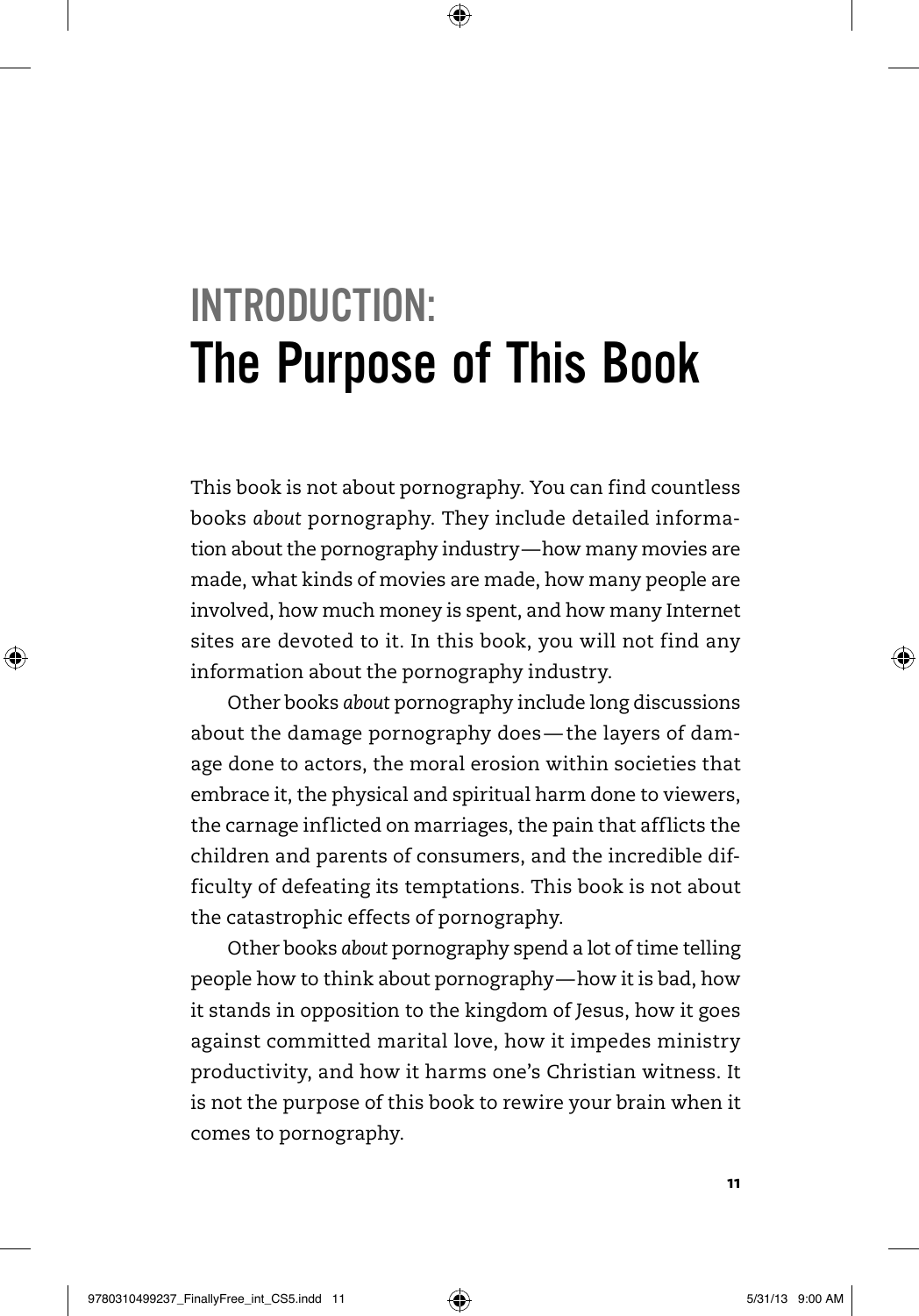The goals of these other books are noble. There is a time and place to talk about all of these issues. But this book has a different purpose. For the past decade, I have spent thousands of hours talking with hundreds of people who struggle with pornography. I have never met anyone who experienced profound change because someone told them how many billions of dollars are spent on pornography every year. I have never met anyone whose life was radically changed by hearing (again) how damaging the pornography industry is and how they desperately need to think differently about it. Rather, every person I have ever talked to who sincerely wanted help already knew most of this information. People who are trapped in the deceitful web of pornography do not need more information *about* pornography.

This book is about something much better than pornography. This book is about the amazing power of Jesus Christ to free you from pornography.

In this book, I want to share with you the amazing depth and effect of Christ's power to eradicate pornography from your life. Whether you struggle with pornography yourself or are trying to help someone who struggles, I have good news for you: no matter how intense or long-standing the struggle, it is the work of Jesus Christ to set people free from such sin. Listen to the words of the apostle Paul:

Do you not know that wrongdoers will not inherit the kingdom of God? Do not be deceived: *Neither the sexually immoral* nor idolaters nor adulterers nor men who have sex with men nor thieves nor the greedy nor drunkards nor slanderers nor swindlers *will inherit the kingdom of God. And that is what some of you were. But you were washed, you were sanctified, you were justified in the name of the Lord Jesus Christ and by the Spirit of our God.*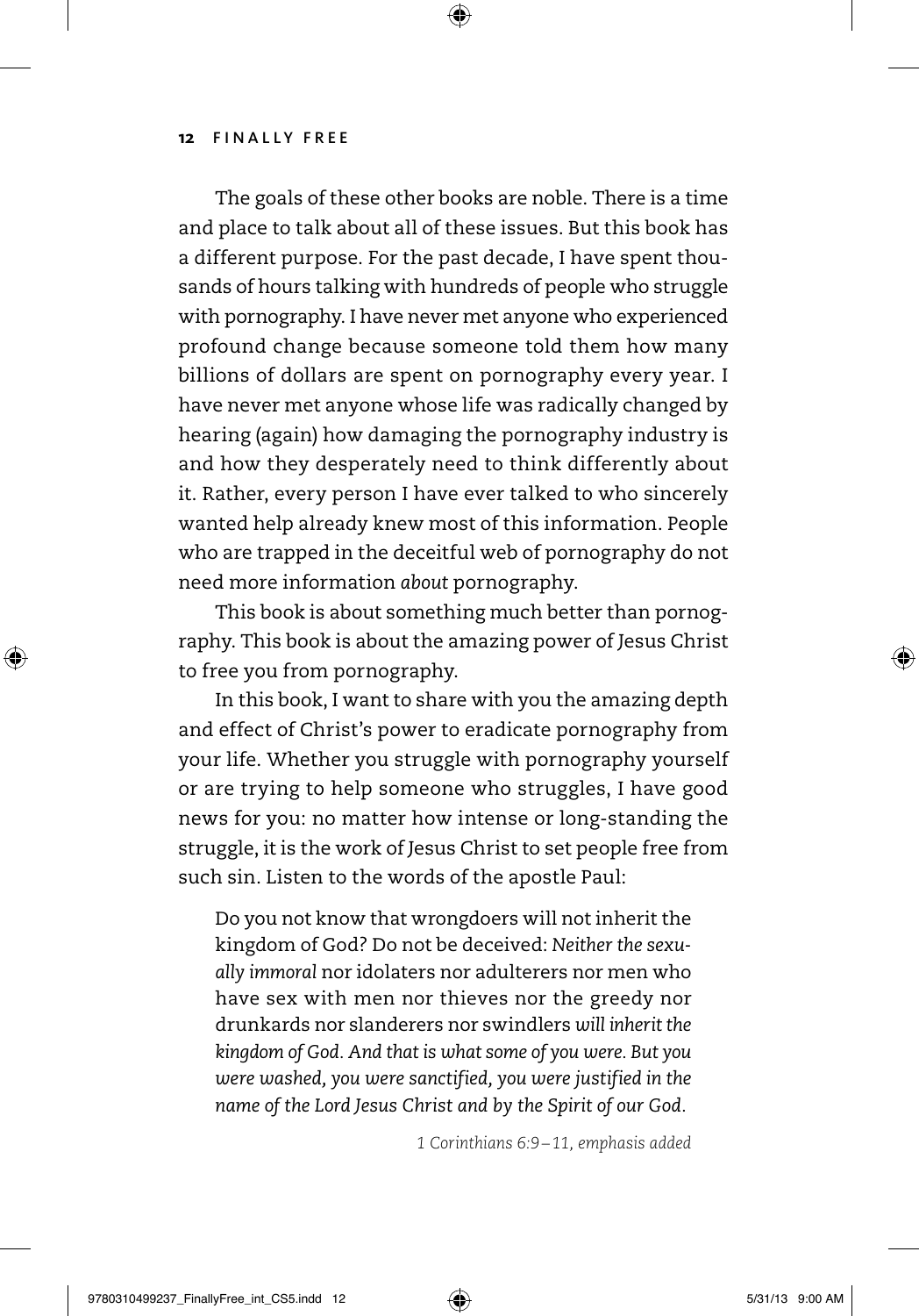Do you see the power available to those who trust in Christ? Paul moves from condemnation to confidence. First, sin is powerfully condemned. The words are clear: if you are sexually immoral you will not inherit the kingdom of God. All those who look at pornography have only a fearful expectation of condemnation. Thankfully, Paul does not end there. He moves toward confidence in our Redeemer, Jesus. Jesus cleanses sinners. Jesus loves to cleanse those who love to look at pornography, and he loves to give them power to change. Our sinfulness does not get the final word. Instead, Jesus justifies, washes, and sanctifies us. Our only hope is in a risen Savior who has the power to bring us out of the pit of pornography. This book is a guide to the exciting process Jesus uses to do this work.

Jesus' power is extremely practical, and so this book is practical as well. Jesus will set you free from your struggle, but he also calls you to participate in his work. Again Paul writes, "Therefore, my dear friends, as you have always obeyed — not only in my presence, but now much more in my absence — continue to work out your salvation with fear and trembling, for it is God who works in you to will and to act in order to fulfill his good purpose" (Philippians 2:12 – 13).

God works in us so that we desire him and work for his good purpose. As Christians, we are able to do the work of obedience, but all of our growth is empowered by God's grace. Jesus gives us power to obey so that we can obey to the glory of God. Believers are called to lean on his strength, lay hold of practical means of grace, and take practical steps toward change.

For many years, I have counseled people who feel locked in a losing struggle against pornography. They need grace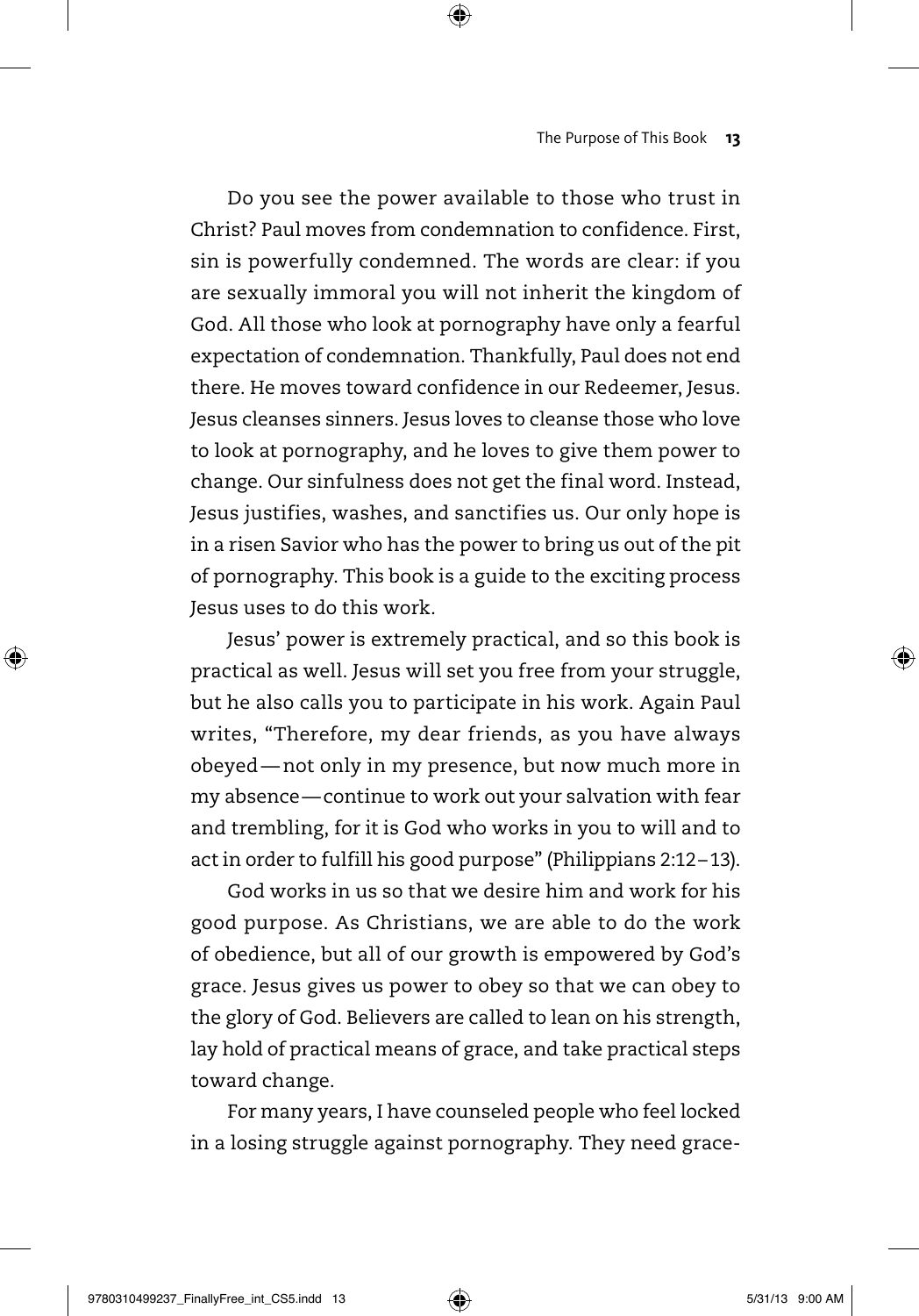filled, practically relevant strategies as they seek to flee sexual immorality. This book provides eight clear strategies to help you work out your salvation and experience freedom from your desire for pornography. These strategies are tools designed to help you turn from sin to righteousness based on the work of Christ. I have seen them work time and again. I pray you will see them work in your life and in the lives of those God has given you to help.

I hope you find this book practical and saturated with grace, but I also hope you find it to be pure. I have talked with more pastors, parents, and parishioners than I can count who are disappointed in the books available on pornography. They are disappointed because many of the resources they turn to for help are full of shocking-sometimes even vulgarlanguage. The resource they turned to for help often provided further temptations for the struggle they were trying to flee. I understand that. So does Paul: "Among you there must not be even a hint of sexual immorality, or of any kind of impurity, or of greed, because these are improper for God's holy people. Nor should there be obscenity, foolish talk or coarse joking, which are out of place, but rather thanksgiving" (Ephesians  $5:3 - 4$ ).

It is sad that many employ impure, filthy, and crude language in resources designed to help people fight sexual immorality. We cannot attain purity and morality by using language that is impure and immoral. Yes, it is important to speak frankly about sin — to "be real" about the sins we commit and the temptations we face. However, it is possible to be frank without being filthy. With this in mind, I want to promise you I will use no language that is vulgar, crude, impure, or otherwise filthy in this book. As a father of three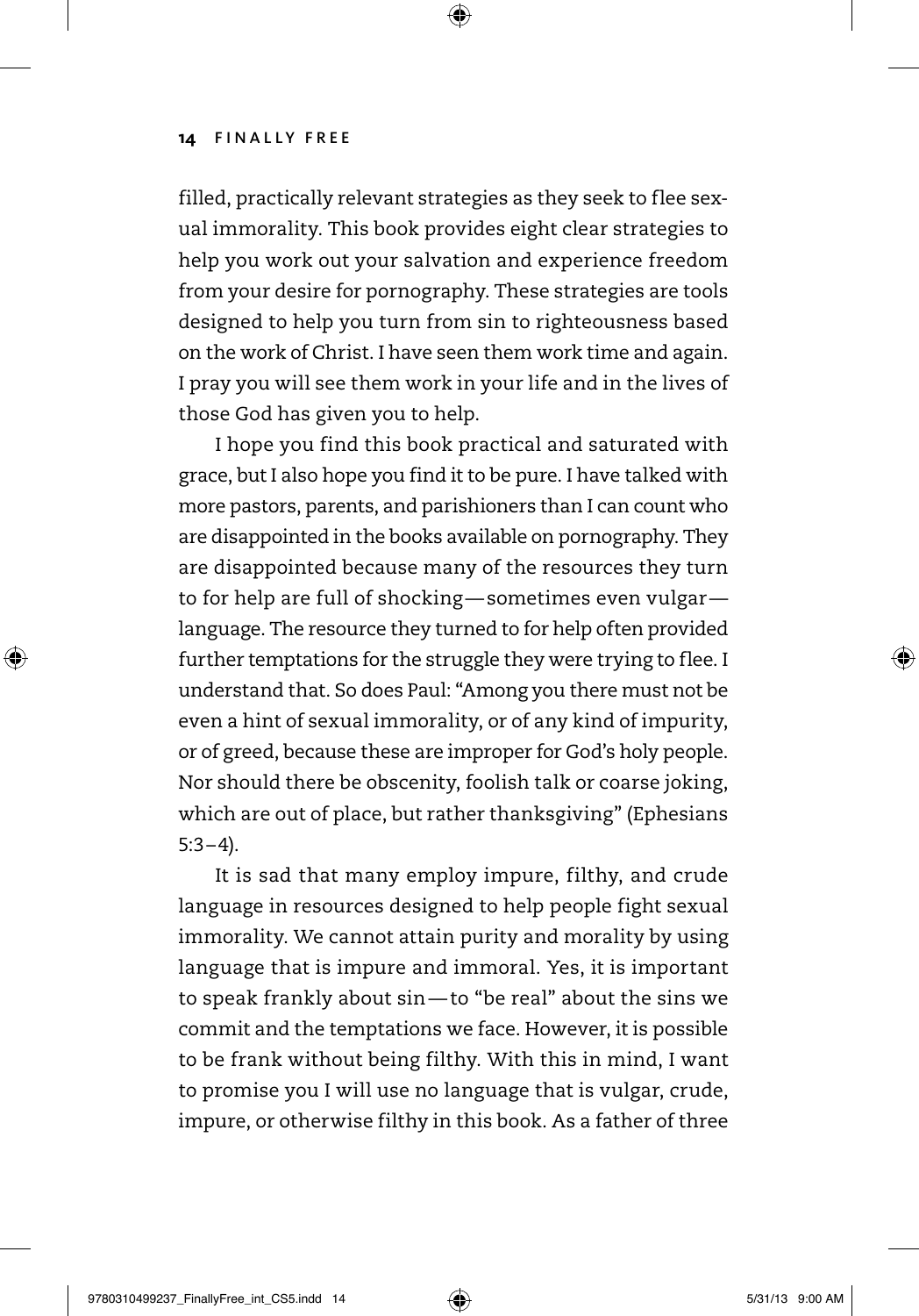

young children, I want to write a book that, should they ever need to read it, would not embarrass me and would not tempt them to impurity. I hope you will have similar confidence in reading this book and in commending it to others.

This book begins with the foundation of grace. Every chapter after the first one explains another essential step in being free from pornography. Please don't think the book starts with grace in chapter 1 and then moves on to other things in the subsequent chapters. Grace is the force that motivates and empowers *every* strategy in the book. The diagram above illustrates how every strategy is founded and dependent on grace.

Every strategy you employ in your fight for purity must be grounded in the grace of God in Christ if it is to lead to lasting freedom. In this vein, I have a recommendation about how to read this book.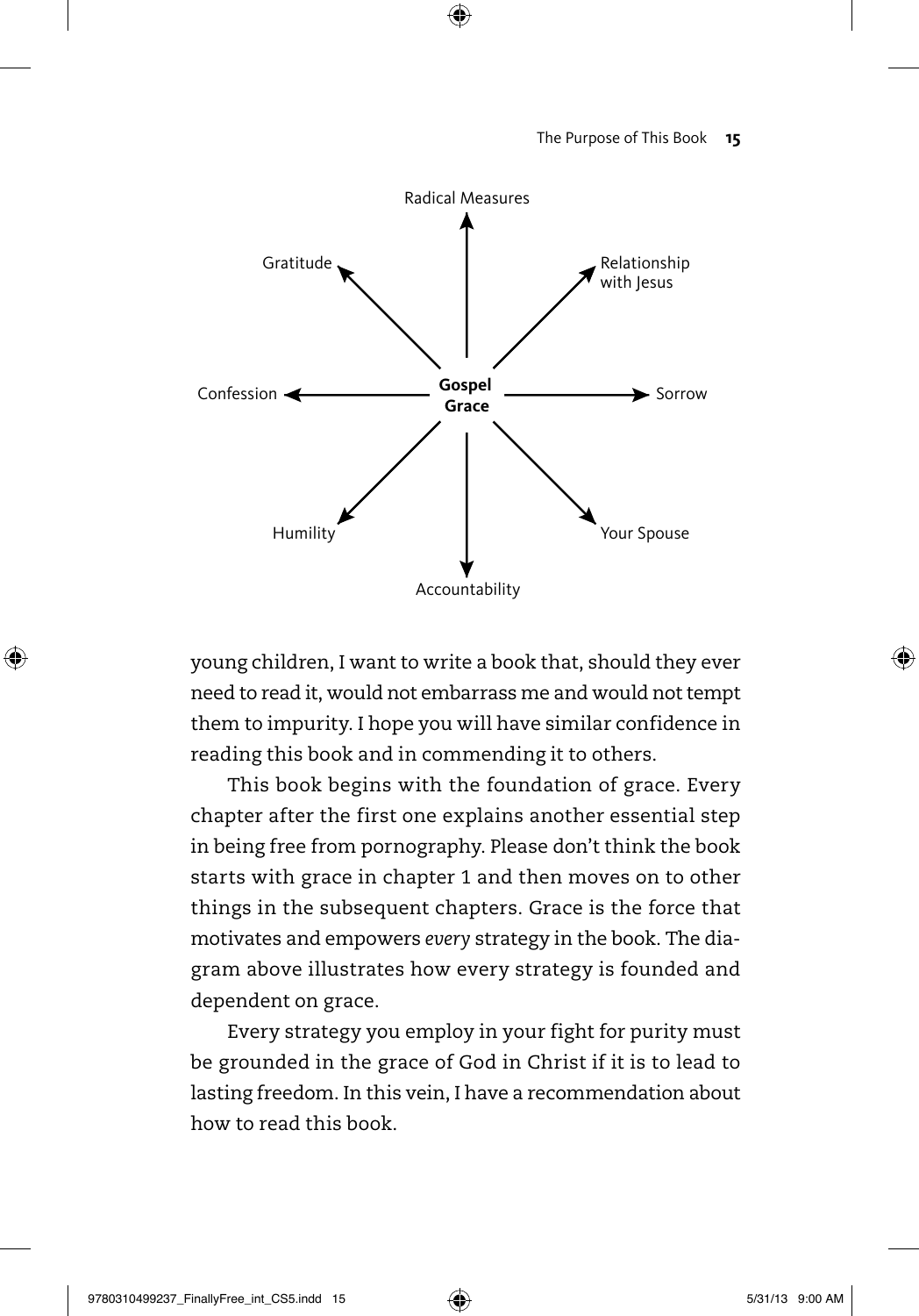Chapter 1 deals with the foundation of the gospel, because no strategy to combat sin can bring profound and lasting change if it is disconnected from the power of Jesus. Strategies are important, but they must flow from the gospel. If you are trying to help a person who is struggling with pornography, it will be wise to read this book all the way through before helping that person. Doing so will give you a sense that practical strategies must flow out of principled commitment to the gospel.

If you are personally struggling with pornography, it is fine to read this book from beginning to end. It may be a good idea, however, to begin with chapter 4's teaching about radical measures before returning to the beginning to read from there. Some of you will be so submerged in a pornographic lifestyle that the gospel teaching at the beginning will best take root *after* you have taken some steps to remove porn from your life. Taking steps like the ones suggested in chapter 4 will never be the long-term fix for your struggle, but doing so can create some space for you to be able to consider the gospel.

This book is for everyone who needs help in the struggle against pornography. Even though I have never met most of you, I know you. I have sat with you in your living room, warned you of the dangers of the sin you are committing, cried with you in your brokenness over that sin, and walked with you in your journey toward change. I know you desire to be finally free from the bondage of pornography. My prayer is that this book will help you fight for purity with the power of grace.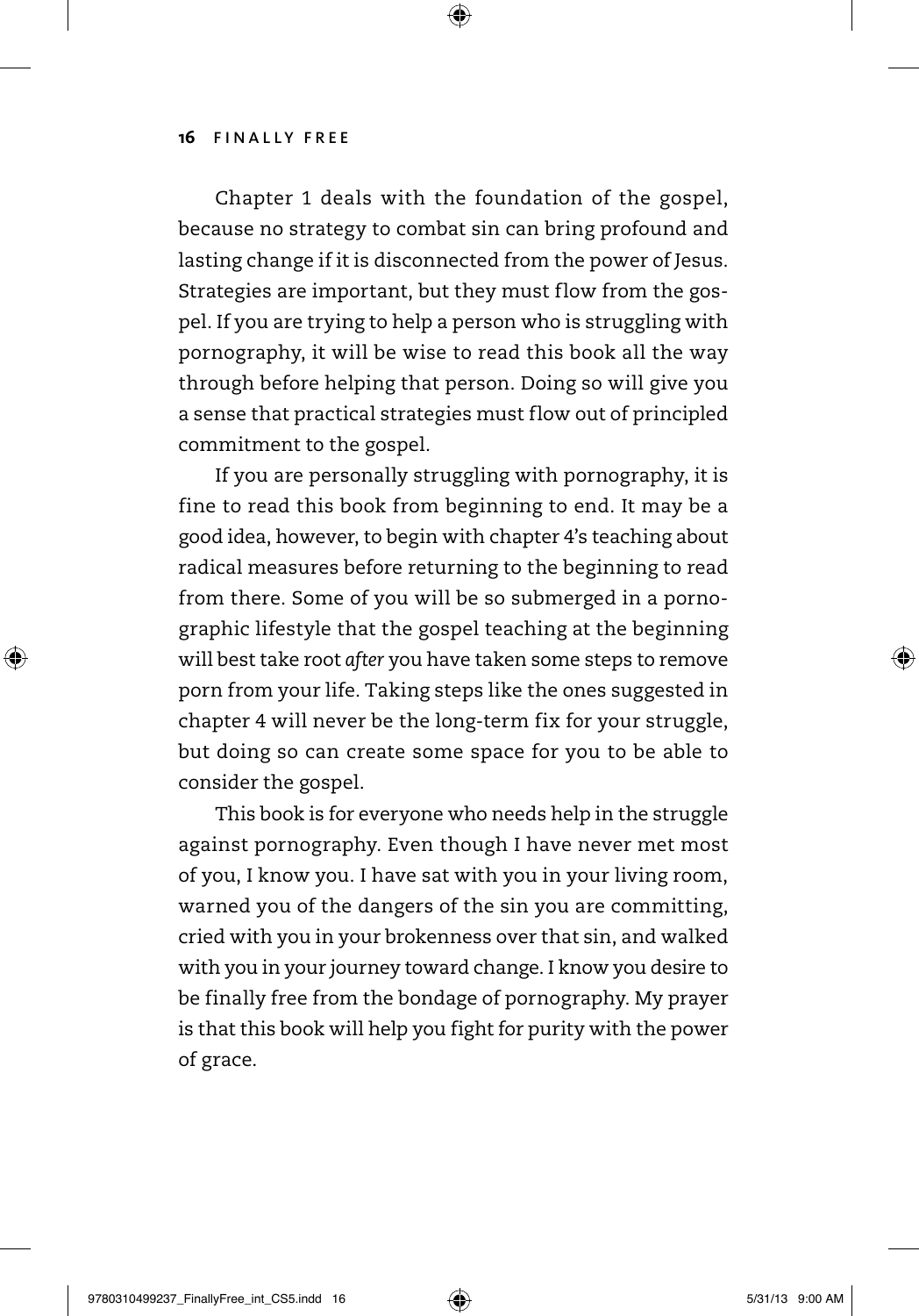### CHAPTER 1

# Grace as the Foundation in the Fight against Pornography

 $\mathbf M$ att is a nineteen-year-old college student who discovered  $\prime\mathbf{I}$ pornography at the age of eight when his uncle showed him a video and told him not to tell anybody. Taylor is thirty and never even thought about pornography until succumbing to the temptation of an advertisement in a hotel room on a trip out of town. Ethan has been married for ten years and saw a report on the news about the pornography industry one evening. His curiosity was piqued, and he searched the Internet "just to see what all the fuss was about." Sarah is a single thirty-five-year-old who began looking at pornography as a way to fantasize and get her mind off her loneliness.

I know dozens of people (men and women) who struggle with pornography. Each was introduced to pornography in a different way. Some people sought it out, while others were introduced to it by sinful people. Regardless, pornography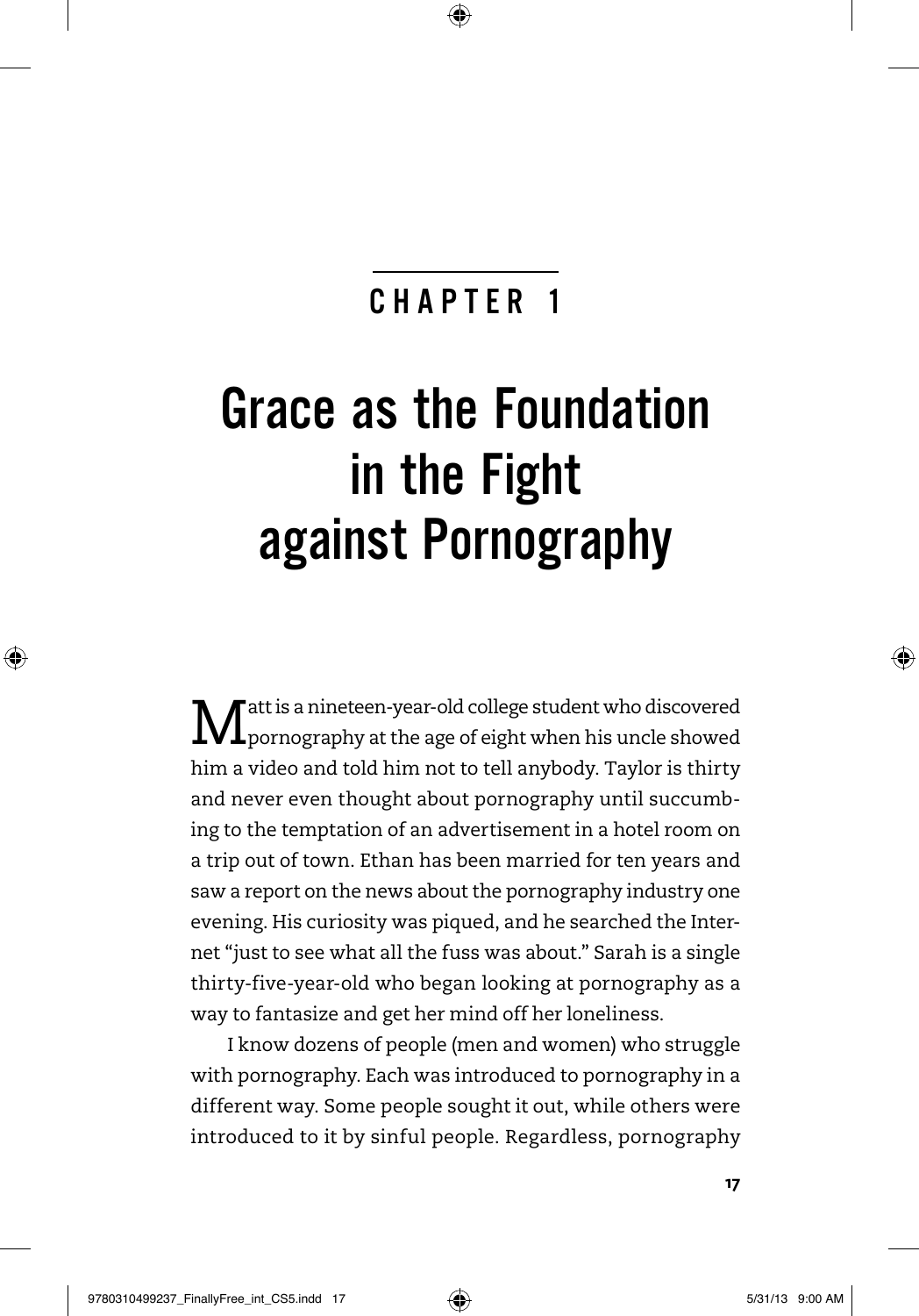has now chewed them up and spit them out. At the beginning of the journey, watching people commit acts of sexual immorality seemed fun, intriguing, comforting, and exhilarating. Now, the sin has bitten back hard. Their hearts are weighed down with guilt, their relationships are strained, their view of sex is corrupted, and their Christian witness is marred.

I know these people. They are my brothers and sisters in Christ. I have sat with them, cried with them, and talked with them for hours. I have seen firsthand the carnage that pornography has inflicted on their lives. Perhaps you or someone God has given to you to help can identify with their stories.

Perhaps you, like them, began to look at pornography with rationalizations that made a certain amount of twisted sense at the time. *How bad can it be? It's just this once*, *then never again. My spouse doesn't seem that interested in me. It might actually help our marriage for me to have another sexual outlet. I'm sick of feeling lonely. I deserve this.* Now, the sandy foundation holding up those lies has eroded, and you are in turmoil. You desperately want help to get out of the mess, but you don't know how — or even where to begin. In fact, you are deeply afraid you're so trapped that there may be no means of escape.

If this describes you, then I have breathtakingly good news to offer: Jesus Christ died to set you free from every sin that can be committed. That includes pornography.

But now apart from the law the righteousness of God has been made known, to which the Law and the Prophets testify. This righteousness is given through faith in Jesus Christ to all who believe. There is no difference between Jew and Gentile, for all have sinned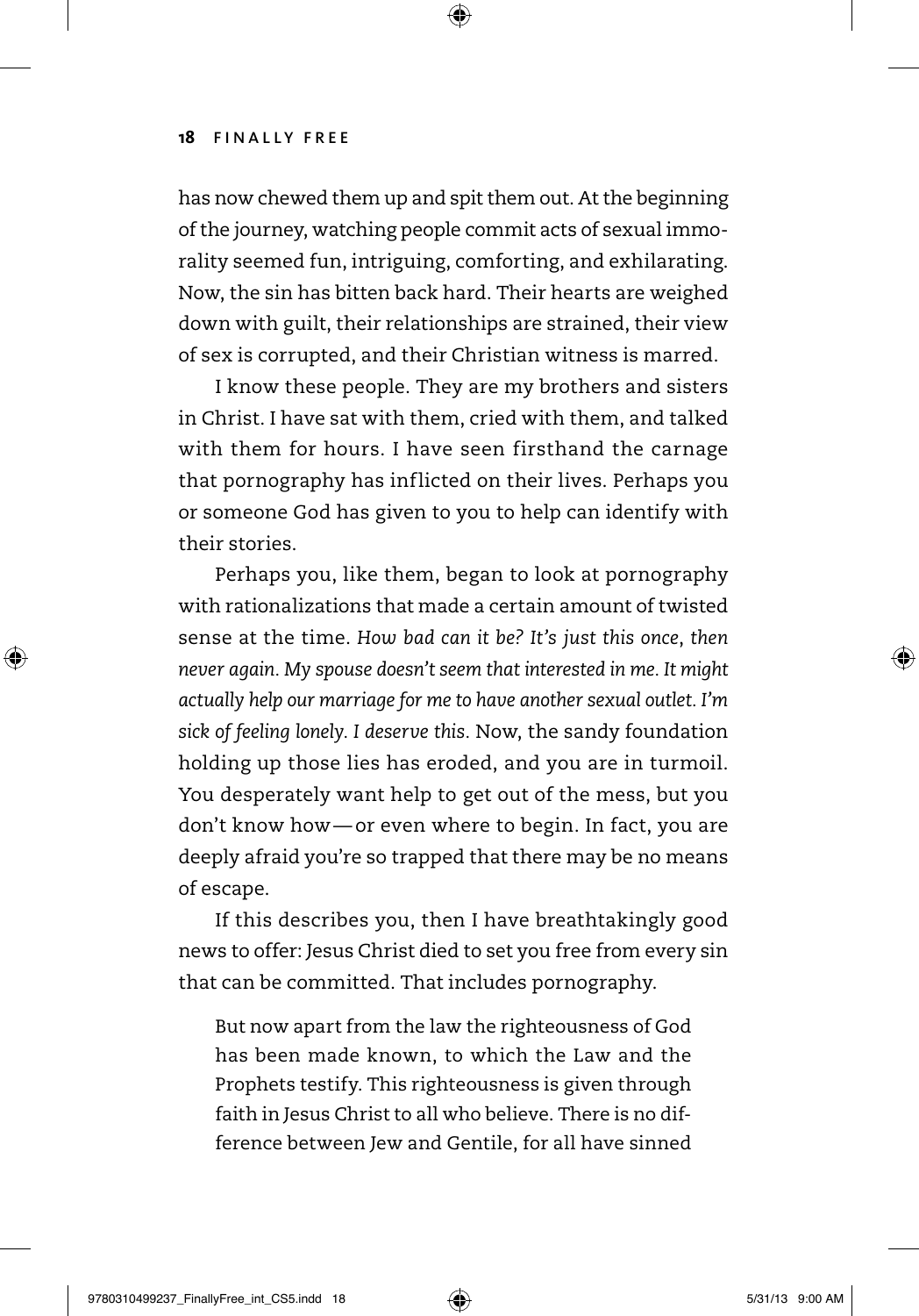and fall short of the glory of God, and all are justified freely by his grace through the redemption that came by Christ Jesus. God presented Christ as a sacrifice of atonement, through the shedding of his blood — to be received by faith. He did this to demonstrate his righteousness, because in his forbearance he had left the sins committed beforehand unpunished.

*Romans 3:21 – 25*

It is possible to be free from pornography. Because of his grace, God sent his Son to pay the just penalty for the sins we all commit. When you believe in God's grace toward you, you get God's righteousness. You can be forgiven and free when you trust in Christ and what he has done for you, no matter how many times you have looked at pornography and how hopeless the struggle can feel. When this seems like it isn't true, it's because you are thinking more about yourself and your porn than you are about Jesus and his grace. You can be free, but freedom requires grace.

It is a wonderful blessing to live in a time and place in which large numbers of Christian leaders and laypeople are focusing on the gospel of Jesus in new, fresh, and powerful ways. Multiple books, sermons, and blogs describe the rich resources of grace that overflow from the good news about Jesus. While this current emphasis is admirable, there is a danger that grace can become a topic we discuss rather than a power we experience. We can never be saturated with too much grace. The danger in our day is taking grace for granted and not considering how to make it practical.

I want to heed my own warning. I don't want to just talk about grace in this book; I want to show you how you can make use of the grace of Jesus in your fight against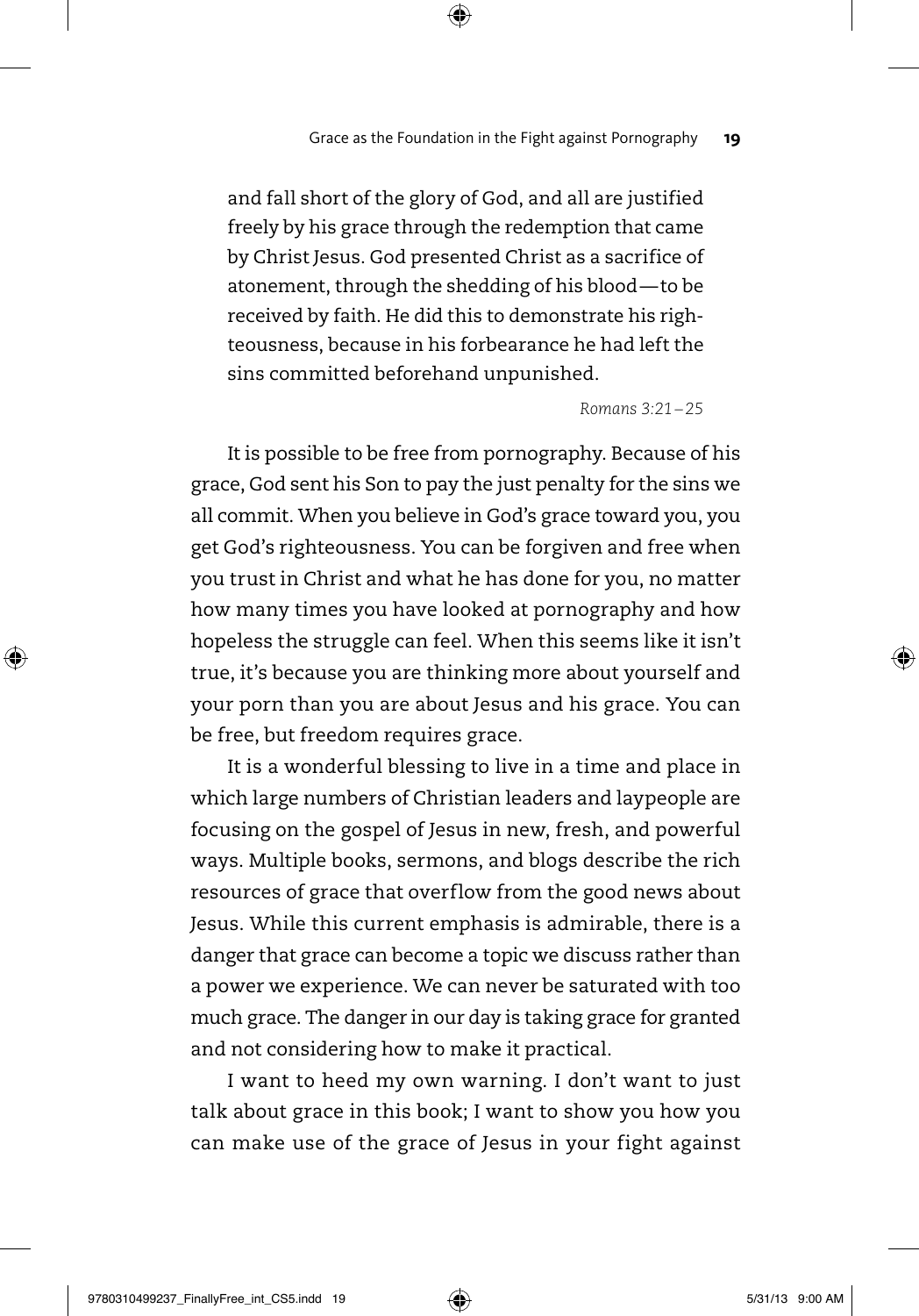pornography. In Romans 1:5, Paul writes, "Through [ Jesus Christ] we received grace and apostleship to call all the Gentiles to the obedience that comes from faith for his name's sake." Here Paul is teaching that God has given his people grace so that they are able to obey and bring honor to the name of Christ among the nations. Grace is not merely "unmerited favor" — that God has a pleasing disposition toward us; grace is also *power*. Grace is divine strength given to us so we can live in ways that please God. God is calling Christians to obedience in Romans 1:5. He is also promising that we will have the power to accomplish this obedience. God's gift of grace is the power to obey.

I want to show you how to seize two important aspects of God's grace in your struggle against pornography.

#### **Forgiving Grace**

The first thing you absolutely must know about God's powerful grace is that through grace God *forgives our sins.* Listen to what the Bible says about this forgiving grace in Colossians 2:13 – 14: "When you were dead in your sins and in the uncircumcision of your flesh, God made you alive with Christ. He forgave us all our sins, having canceled the charge of our legal indebtedness, which stood against us and condemned us; he has taken it away, nailing it to the cross."

God describes in shocking terms how we can have these amazing blessings. We have life and forgiveness — but these things do not come cheaply.

Paul gives a sobering illustration of this when he compares the sins we have committed to a credit card bill — a "charge of our legal indebtedness." The sins we commit do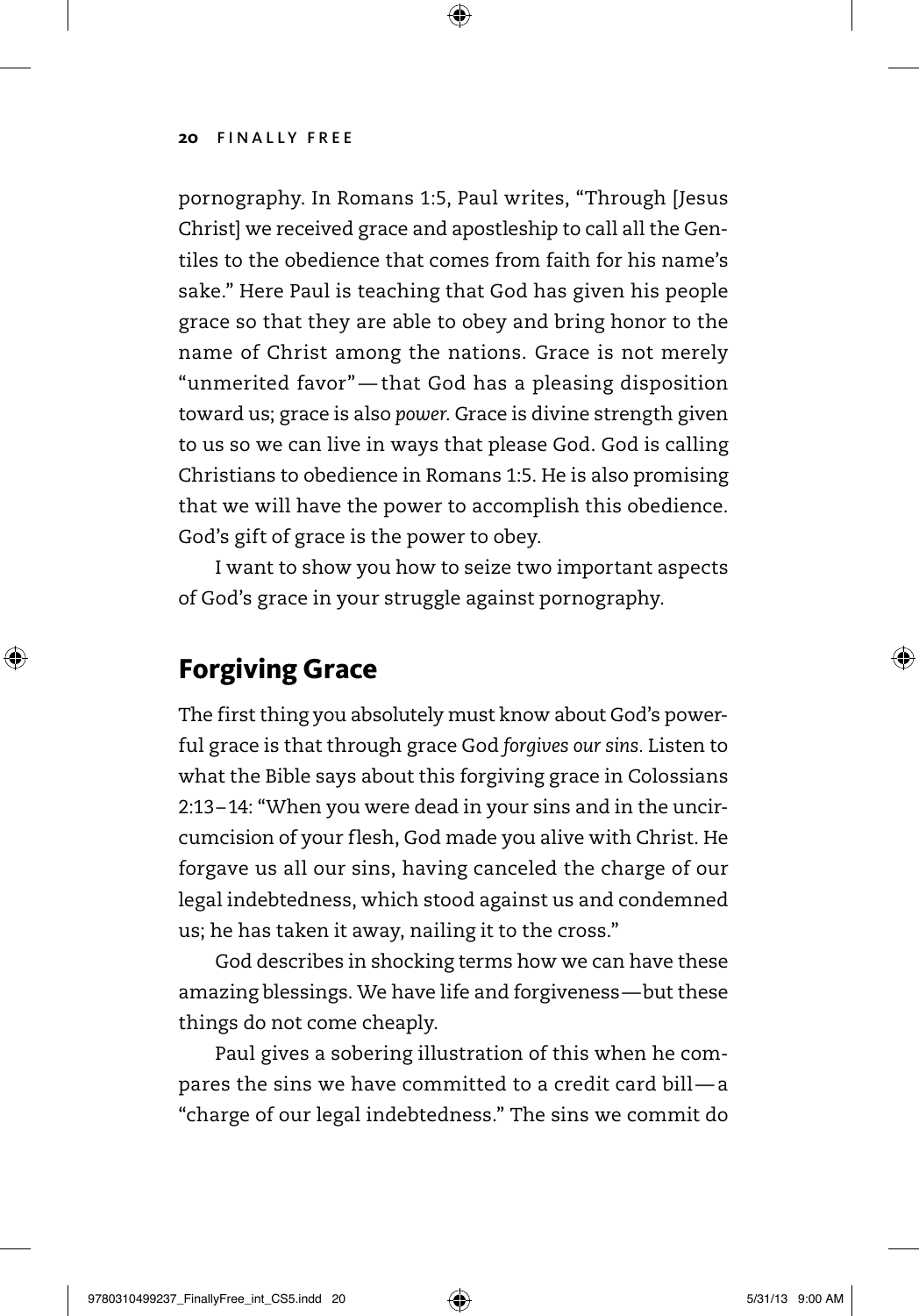not vanish into the air, but are documented and preserved. Just like we must pay our credit card bills to avoid legal penalties, so the record of our sin debt makes demands on us that are legally binding. The legal demand of our sin debt is divine punishment. Sin must be paid for. But here we discover a glorious truth: even though you and I are entirely and solely responsible for our sin debt, God makes provision for the debt himself by nailing that debt to the cross of Christ and satisfying its demands. When Jesus was crucified on the cross, he paid for all of our sin. Every instance of treasuring images of sexual immorality in our hearts, every eager glance at pornography, all of our lustful gawking — everything — is paid for by Jesus in his death for sinners.

#### **Transforming Grace**

The news gets even better. Forgiving grace is only one part of the power Jesus gives. God's powerful grace also gives us *strength to live in new ways*. Forgiving grace is wonderful and essential, but sinners need more than forgiveness. It's not enough that our record of debt is paid; we also need grace to live like Jesus; we need grace that changes us so we can be like him in his holiness and love. In Romans 6:4, Paul declares, "We were therefore buried with [Christ] through baptism into death in order that, just as Christ was raised from the dead through the glory of the Father, we too may live a new life."

Paul is talking about the death and resurrection of Jesus. For all who trust in Jesus, his death and resurrection is also *our* death and resurrection. Jesus' death and resurrection not only pays off our record of debt and gives us forgiving grace; Jesus' death and resurrection leads to our transformation.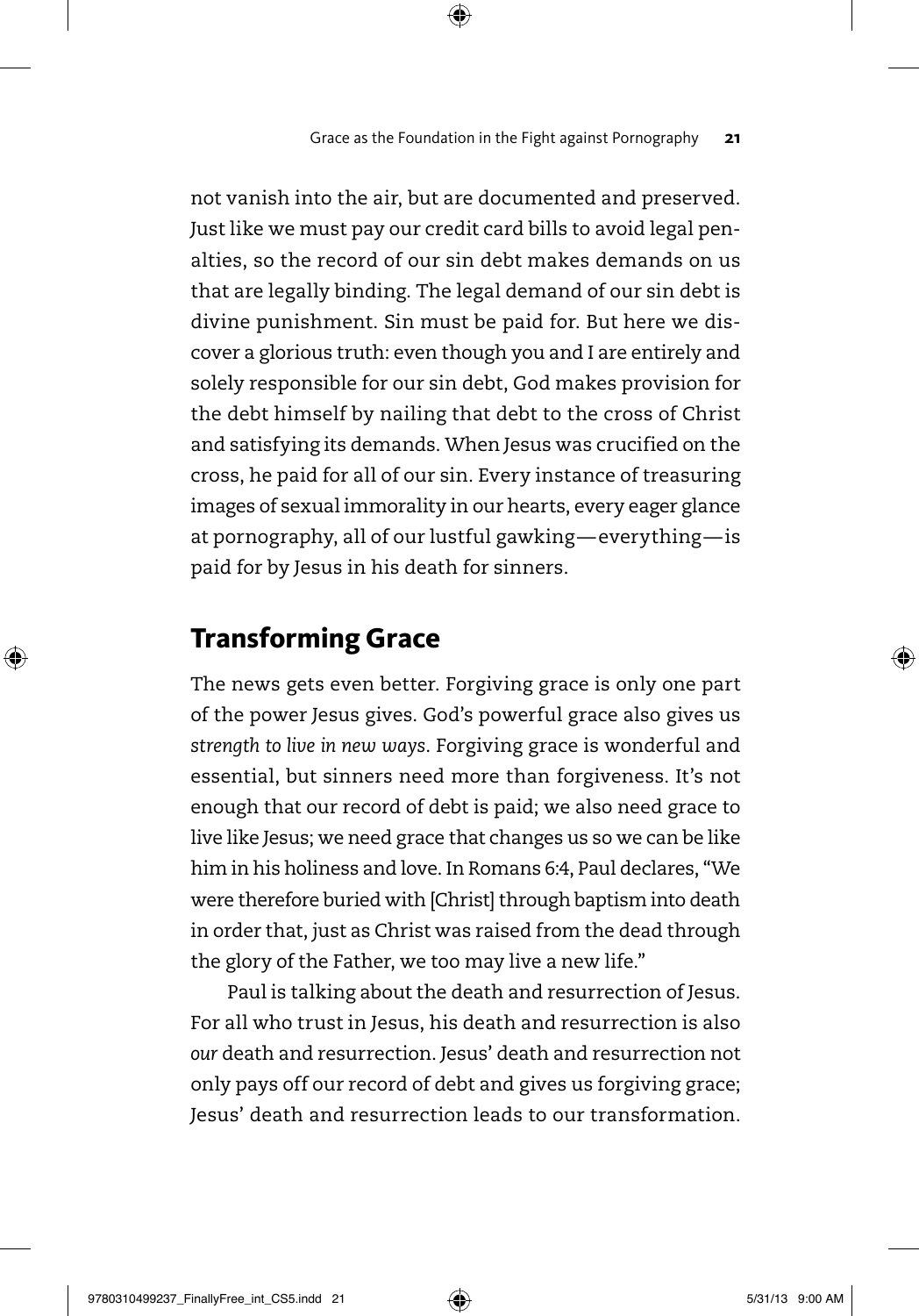Through God's transforming grace we can live a new life because of what Jesus has done for us.

Many people spend a lot of time pursuing forgiveness. They beg and plead for forgiveness after indulging in pornography, but they don't know what to do next. The Bible teaches that in addition to confessing sin and seeking God's forgiveness, you need to pursue God's powerful transforming grace by believing the good news and walking in faith and obedience to the gospel. God's grace pardons you and forgives your sin, and God's grace empowers you to live differently and be obedient to him.

Oh, how you must treasure the sweetness of this grace! You need to ask for forgiving grace after you look at pornography, but don't stop there! Ask for God's transforming grace, his power to change you from the inside out. Because God is faithful to his Word and his promises, over time you will receive God's power to never look at pornography again. God's powerful transforming grace *can* give you a pure heart, and you *can* subdue your desires for pornography. You *can* honor your brothers and sisters in Christ when you look at them instead of dishonoring them. You can have all of this, and more. You just can't get it in your own strength and effort. You need the powerful transforming grace of Jesus.

God's powerful transforming grace is available to you, but many people don't know how to make use of it. Having the power of Jesus to change without knowing how to use that power is almost like not having the power at all. It's like being stranded on an island with a fueled-up airplane you don't know how to fly. It is crucial to discover how to grasp God's grace if you are going to benefit from it. If you want to use Jesus' transforming grace, you have to do something so easy that many people find it impossible.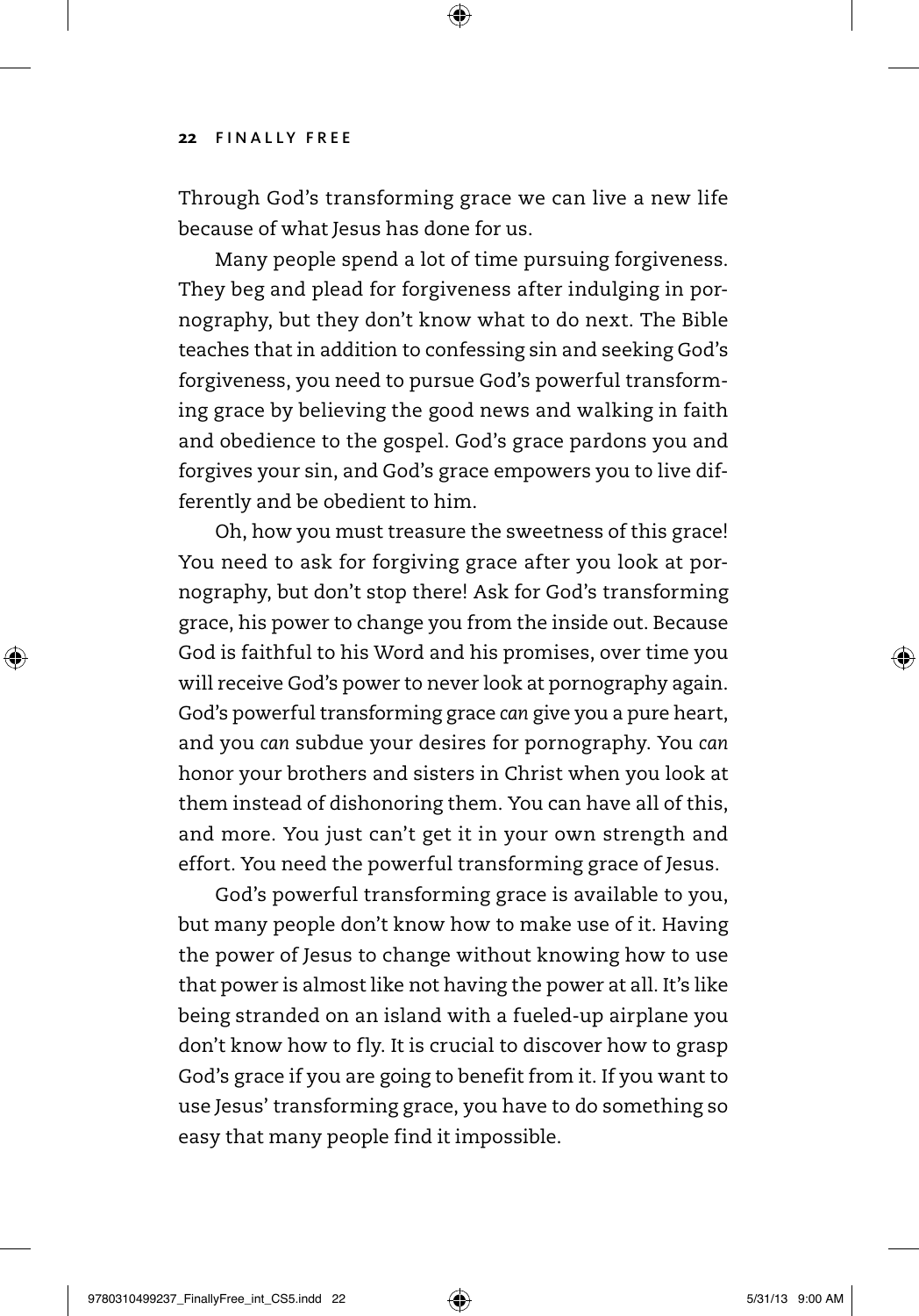You have to *believe* it.

Transforming grace works when you believe that Jesus gives it to you. The moment you believe in Jesus' grace to change you, you *are* changing. The more you continue to believe it, the more you will continue to change.

Paul writes, "In the same way, count yourselves dead to sin but alive to God in Christ Jesus" (Romans 6:11). Paul is saying that you are dead to sin and alive to God in Christ when you *count* it to be true; that is, when you believe it. If you want to change and be like Christ — whether in the area of pornography or anything else — you must believe that in Jesus you have the power to change. When you believe the power is yours, it *is* yours.

#### **Repentance and Grace**

Forgiving grace and transforming grace are crucial for Christians to embrace. Repentance is the way we grasp and unite these two essential aspects of God's grace. In the aftermath of sin, we must learn to interact with God through repentance. In the Bible, repentance describes the process of moving from sinful living to obedient living. When we repent, we must always take at least three clear steps. You can remember these three essential steps by using the acronym CAR.

The first step in the process of repentance is to *confess* your sin. The apostle John writes, "If we claim to be without sin, we deceive ourselves and the truth is not in us. If we confess our sins, he is faithful and just and will forgive us our sins and purify us from all unrighteousness" (1 John 1:8 – 9). Sinners need grace more than anything else, including the grace to recognize and admit our sin. We reject grace when we deny our sin, according to John. When you deny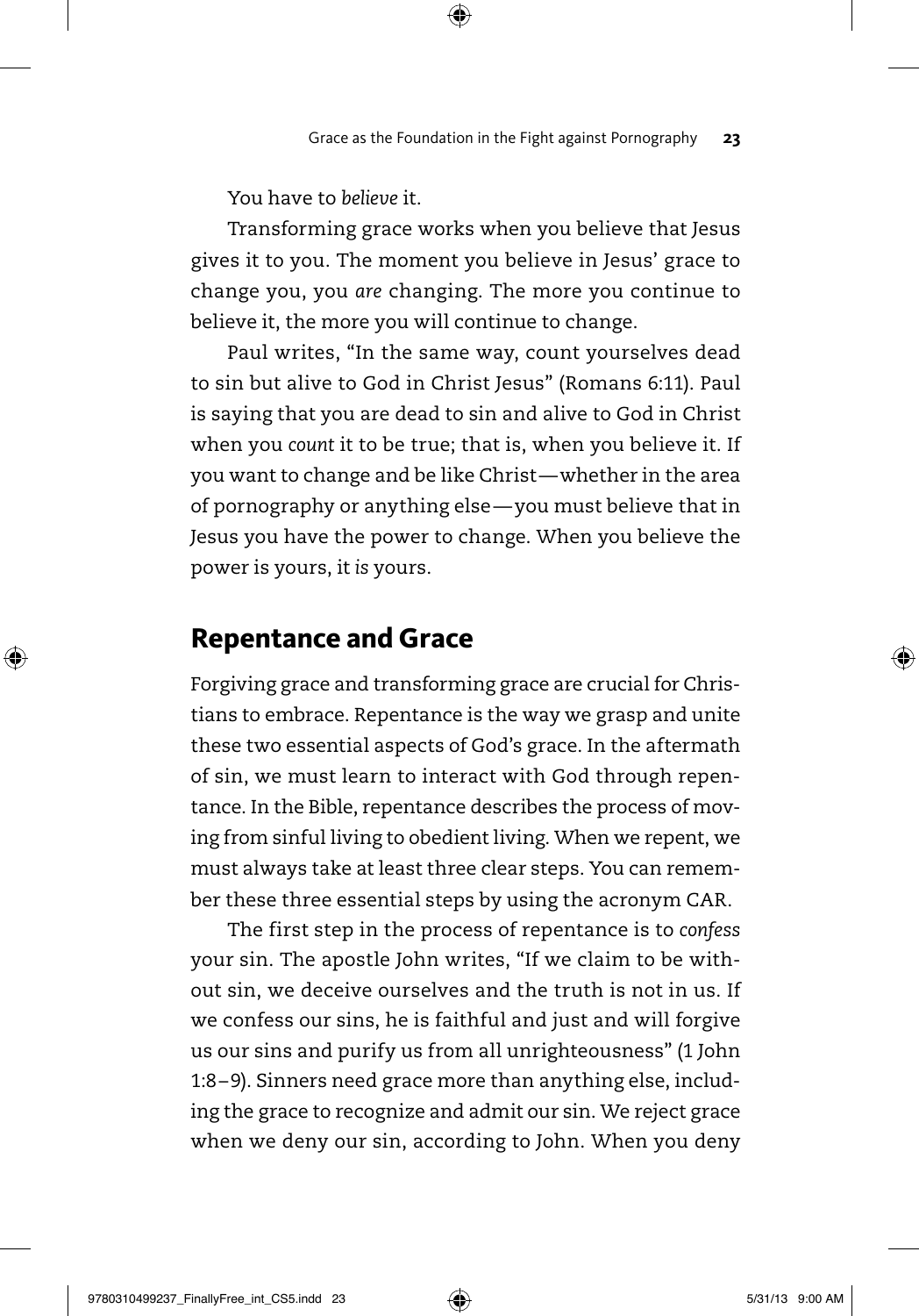your sin, you deny yourself access to God's grace. When you admit your sin to God, you access his grace. The first step in repentance is to talk to God and tell him about your sin. He already knows this, of course, but we still need to tell God about the sin we are aware of in our life. In a marriage, when a husband has an angry outburst and speaks harshly to his wife, he must still admit his wrong and seek forgiveness even though she experienced it and knows it happened. In the same way, every Christian who struggles with sexual immorality needs to humble himself or herself before God, telling God what he already knows.

The second step in the process of repentance is to *affirm* God's forgiveness of your sin. John provides two directions to follow (see 1 John 1:8-9). First, he gives a command to obey: you must confess your sins. Second, he gives a message to believe: when you confess your sin, God is faithful to forgive and cleanse you. It is easier to talk to God about your sin than it is to believe you are forgiven. Perhaps this is your struggle.

You may find yourself thinking about all the pornographic images you've seen, the lustful heart you've nurtured, or the number of people broken by your immorality. These sorrows are part of the consequence of sin. When you dwell disproportionately on your sin and its consequences, however, you are neglecting God's grace. There is a time and a place to be broken over your sin and to soberly consider its consequences (the next chapter is devoted to this topic). After you have confessed your sin, however, you must fight to affirm what God says about you. For all who confess their sin, God pronounces the verdict "forgiven" and "clean." If God pronounces you forgiven and clean, you *are* forgiven and clean. While it may seem humble and modest to question God's forgiveness, it is actually prideful and arrogant to refuse to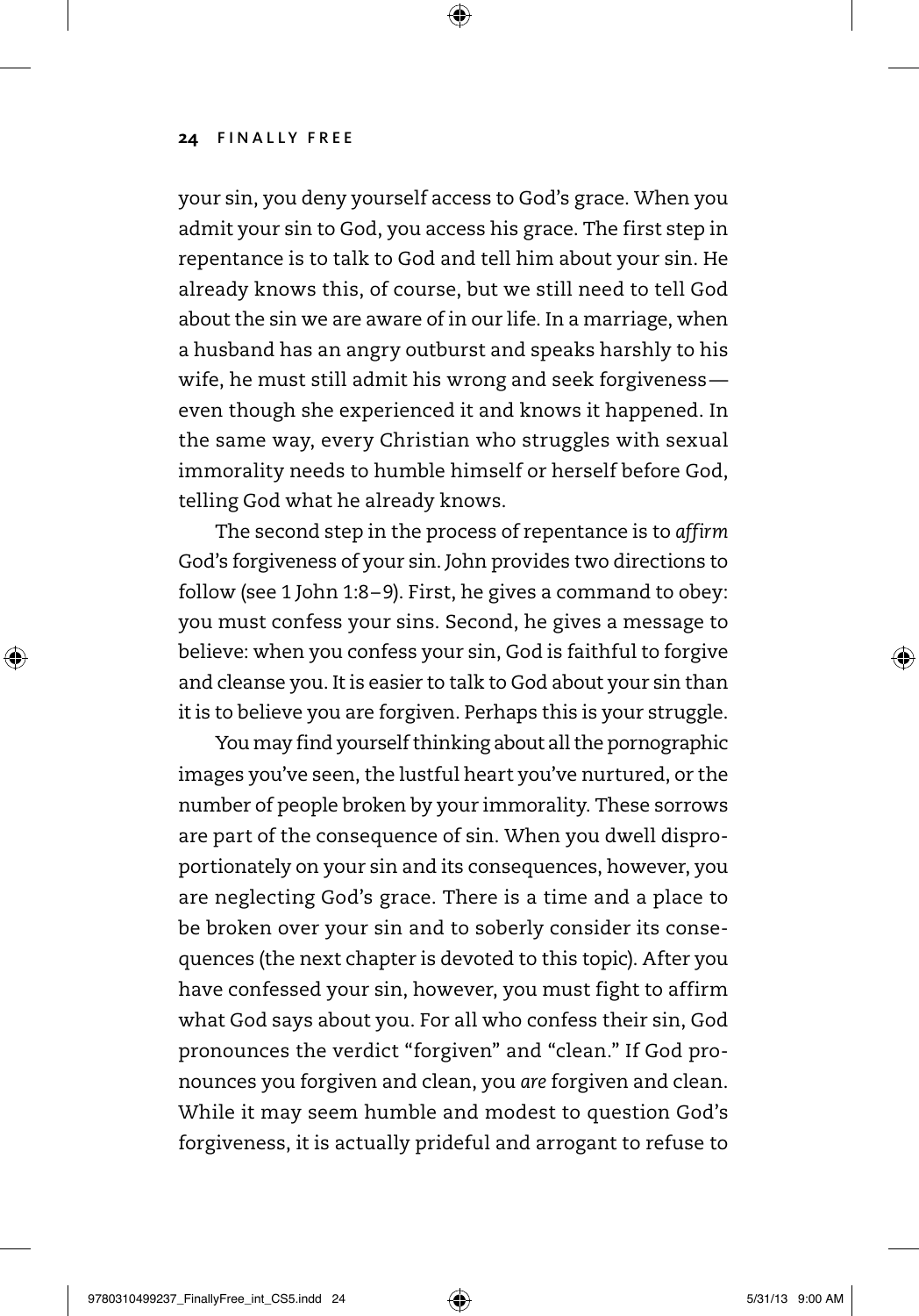believe what God declares to be true about you. Repentance means affirming what God says about you.

The third step in the process of repentance is to *request* Jesus' grace to change. We have already seen the amazing power available to Christians in the work of Jesus. We must also recognize the biblical warning that is too often true of us as prayerless followers of Jesus: "You do not have because you do not ask God" (James 4:2). Having confessed your sin and trusted in God's forgiveness, you now need to ask God for the specific grace to be different.

It is important to talk about repentance because repentance is the means by which you lay hold of Jesus' forgiving and transforming grace. It is possible to talk about how grace forgives and transforms us but never actually experience those graces. God does not just want us to know about these graces; he wants us to live them out. The way we practically live, experience, and are transformed by the grace of Jesus is to talk to God about it. Asking for and believing in God's forgiveness of our sin and his power to change us is essential to experiencing it.

Knowing this changes the way we will respond to failure in the battle against pornography. We typically respond to moral failures with mental punishments. You've probably experienced this. You sin and look at pornography. Then you start thinking, *I'm terrible. I'm awful. What was I thinking? If my friends knew what I was doing, they would never talk to me again. I can never be in ministry if I don't quit doing this. What if my spouse finds out? What if my girlfriend finds out? What if my parents find out? What if my pastor finds out? What if people at church find*  out? I don't deserve to be a Christian. Maybe I'm not a Christian. On and on and on it goes. You cycle through these mental punishments that grow out of guilt and fuel even more guilt.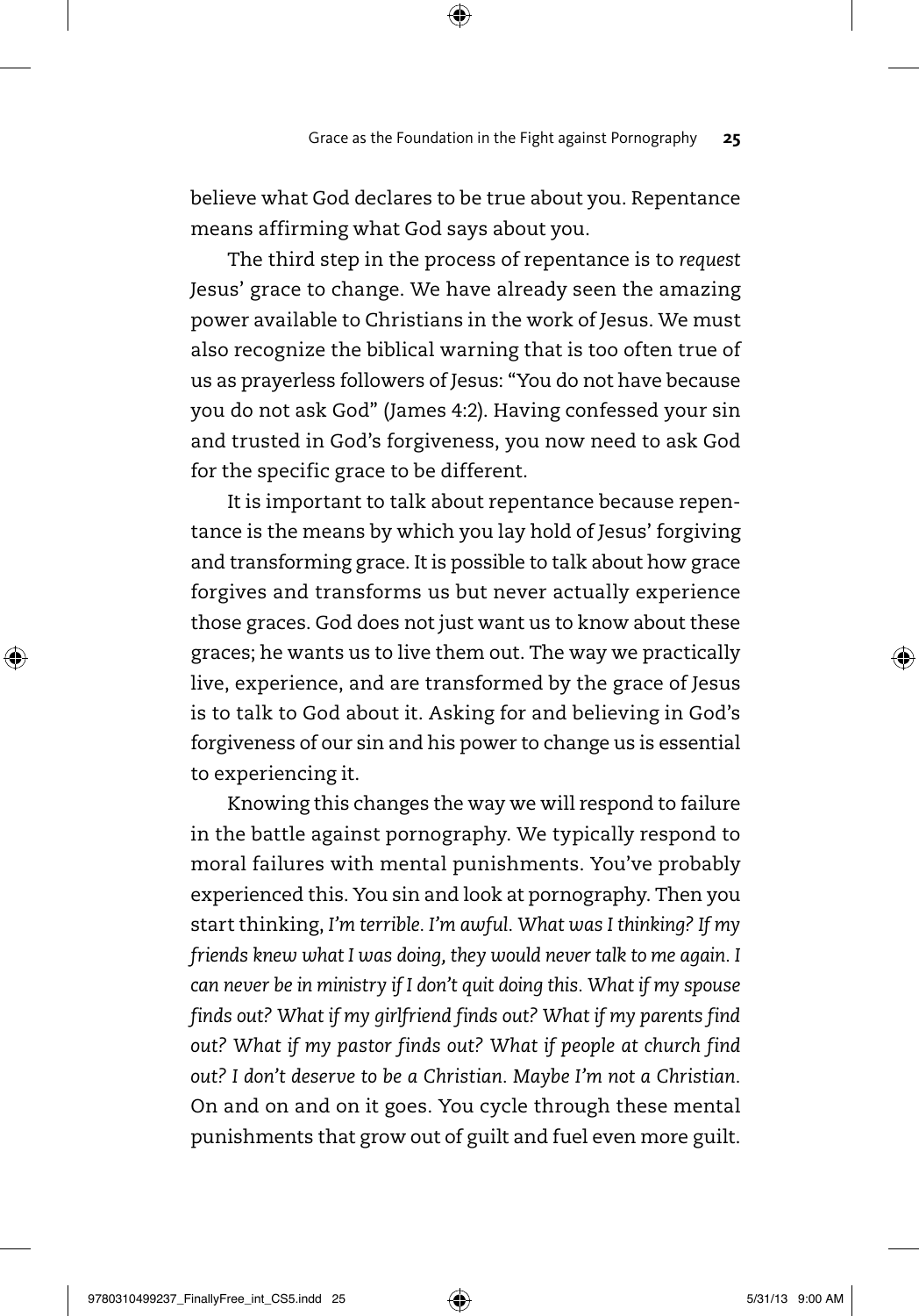None of this is helpful, but it's what most people do in their struggle with pornography and lust. Mental punishments are not helpful because they deal with sin in a selfcentered way instead of a Christ-centered way. Meditating on how miserable and pathetic you are only perpetuates the sinful self-centeredness that led you to look at pornography in the first place. Condemning self-talk still has *you* standing center stage as *you* reflect on what *you* think about what *you* have done, and as *you* describe what *you* think *you* deserve because of what *you* did. It's all about *you*. The problem is there is too much *you* in all this. *You* need *Christ*. And the only way to break the vicious cycle is to get outside of yourself to Jesus. You need to stop talking to yourself in categories of condemnation and begin talking to God in categories of confession.

What I just shared with you is a big deal. You should pay attention to it and reread it if you didn't catch it. As the Lord sets you free from the sin of pornography, this will be one of the biggest changes he will make in your life. You will learn to stop responding to pornography by talking to yourself with condemning words and thoughts and start responding to your sin by talking to God with prayers of confession. Self-talk and self-condemnation do nothing to lay hold of God's forgiving and transforming grace. Repentance does.

The tide will begin to turn in your struggle against pornography when you begin to grasp forgiving grace *and* transforming grace, as you learn to repent. To experience freedom, you must repent. You will need to come to Christ in your brokenness, frustration, disgust, and shame. You must talk to him about it. Tell him what you did. Tell him what you were thinking and wanting. Be honest. Cry and ask him to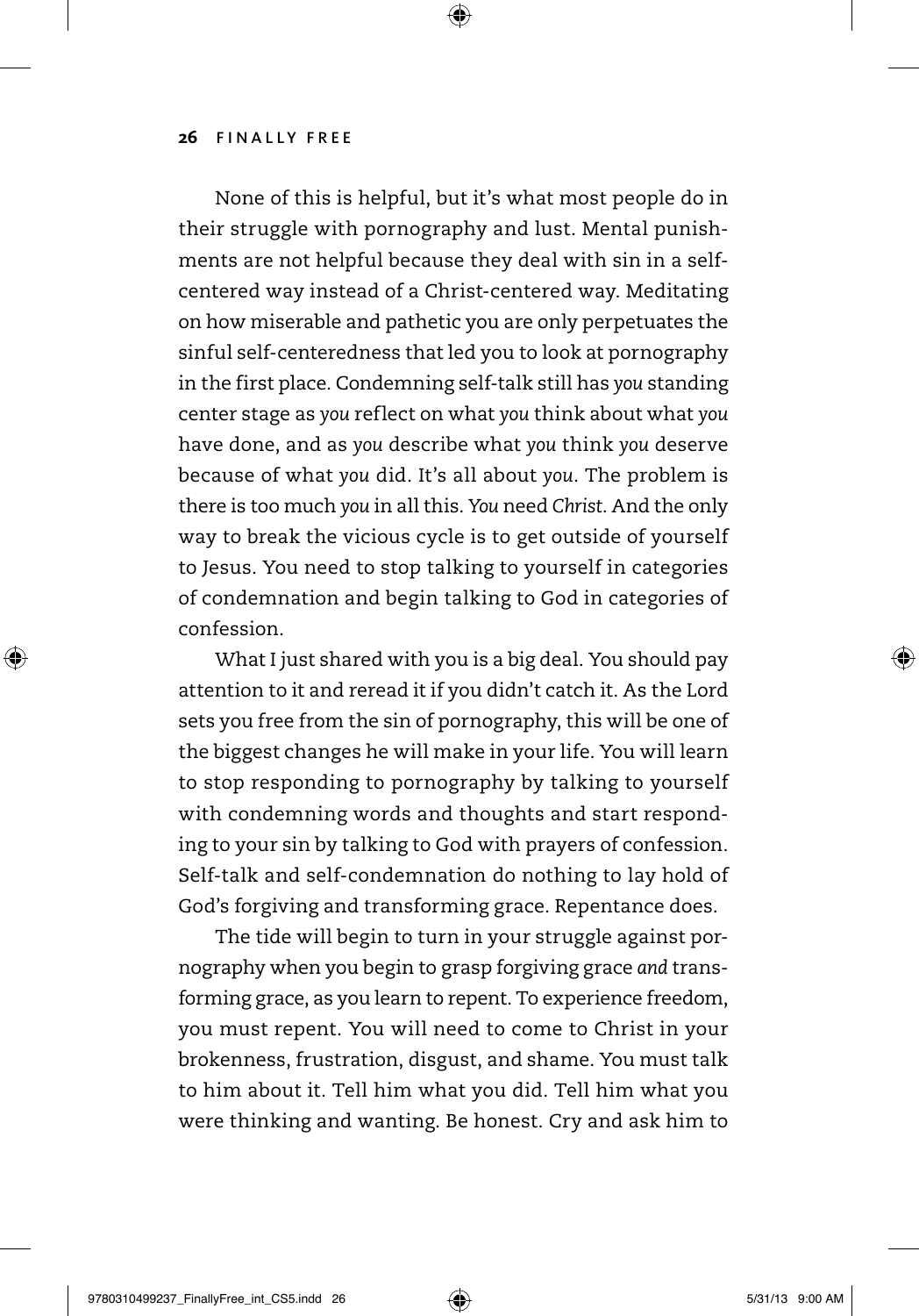forgive you. Ask him for grace to be different. As you do this, you are moving away from trusting in yourself as the solution to your sin and approaching the throne of grace where Jesus is ready to respond with mercy to help you in your time of need (Hebrews 4:16).

#### **Hope and Grace**

God's grace gives birth to hope. There is a good chance you've picked up this book in despair. Perhaps you recently indulged in pornography for the zillionth time and have finally had enough. Perhaps a spouse, parent, coworker, or law enforcement authority discovered your secret indulgence and now you're in trouble at home, church, or work, or with the law. Regardless of your exact circumstances, you're despairing that change can ever be possible.

It's not as though despair is unreasonable. It makes sense to despair as you look at a devastating problem that has hooked millions of people before you and will trap millions more after you. It makes sense to despair as you look at lifealtering consequences — a broken relationship with the Lord, a damaged relationship with your spouse, suspicions from your children, parents, or friends, and a lost job or ministry position. It makes sense to despair as you look within and see a total inability to change by means of your own resources. There are many legitimate reasons to despair when you consider these bleak realities.

The logic of despair is broken by the miracle of grace. The power of God melts despair when you grasp his forgiving and transforming grace through repentance. Pornography is a plague that has destroyed countless lives and can also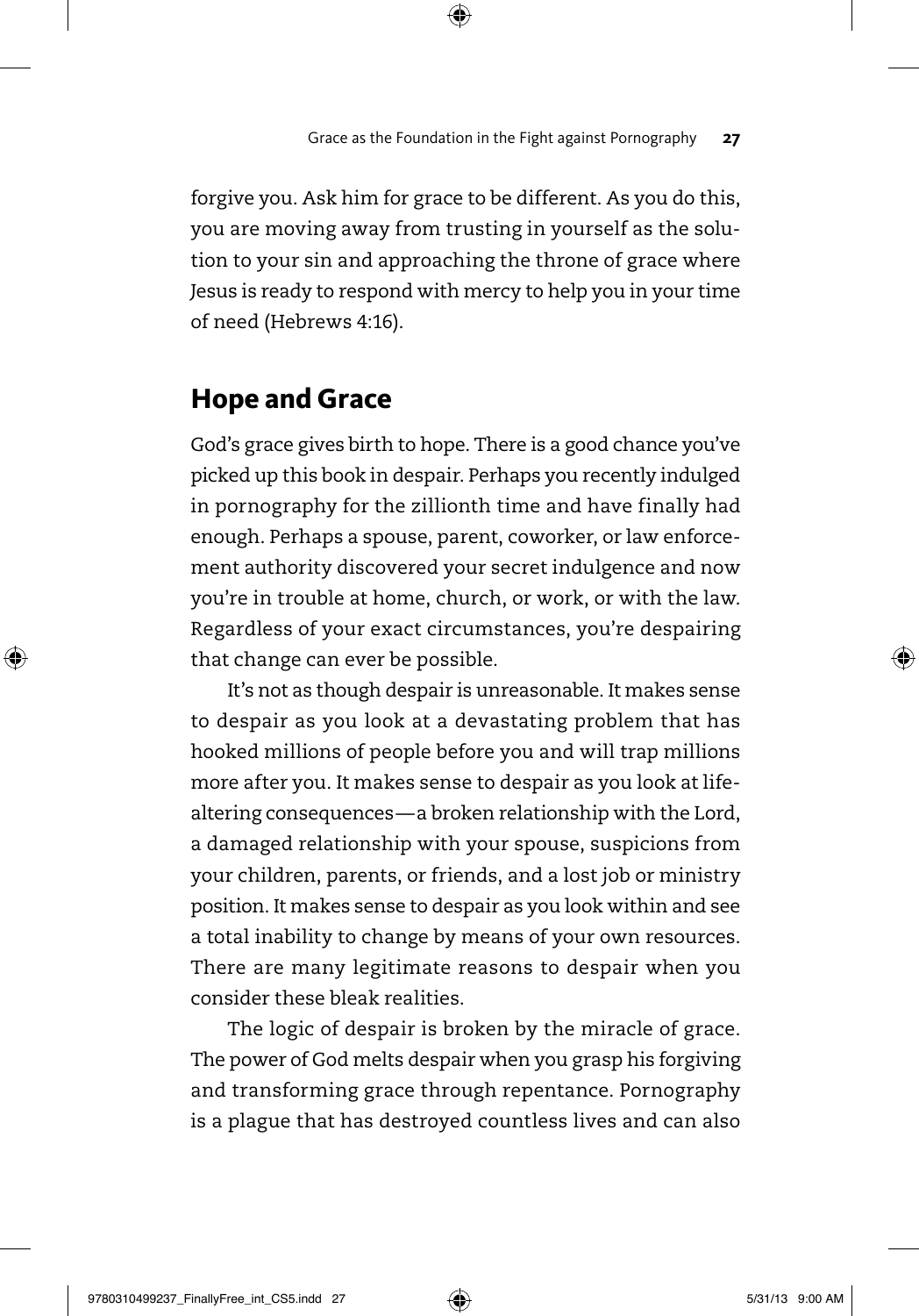destroy yours. The sobering truth is that you do not have the resources to change within yourself.

*"But where sin increased, grace increased all the more"* (Romans 5:20).

No matter how terrible pornography is, no matter how much trouble you are in, no matter how flimsy and weak your resources are, you are never in a pit so deep that the grace of Jesus cannot lift you out. The great danger in your struggle is that you will devote all of your energy to thinking true and awful things about pornography and spend no time dwelling on the true and wonderful things about Jesus.

There is no porn user so enslaved that Jesus cannot set him or her free. There is no struggle for purity so intense that Jesus' grace cannot win the battle. There is no consequence so steep that Jesus' power cannot carry you through. Jesus' grace to change you is stronger than pornography's power to destroy you. Jesus' grace is stronger than your own desires to watch sex. While there is no hope for you in looking at pornography, there is all the hope in the universe when you look to God and his grace.

Hope for lasting transformation begins when you cry out to God in repentance and plead with him for his forgiving and transforming grace. When you ask for these things in faith, *he will never deny them to you*. This prayer is the very first step you must take as you turn away from pornography. God's grace is available to you right now. Do not turn the page until you sense that you have encountered God's grace in repentance. When you are ready to turn the page, I will begin to unfold eight practical elements of God's transforming grace that he delights to grant to his loved ones who ask.